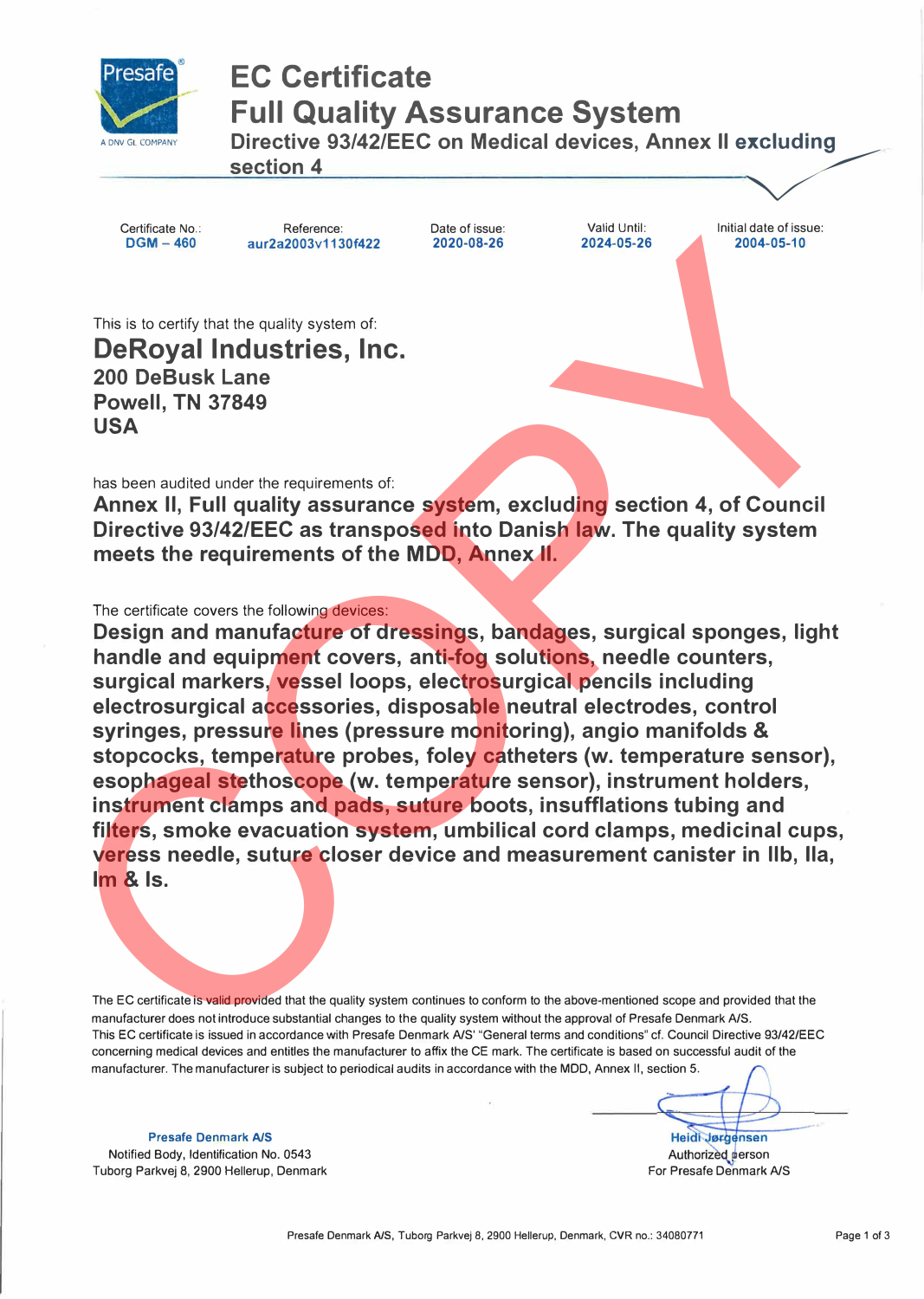

# **EC Certificate Full Quality Assurance System Directive 93/42/EEC on Medical devices, Annex II excluding section 4 and Section 4**